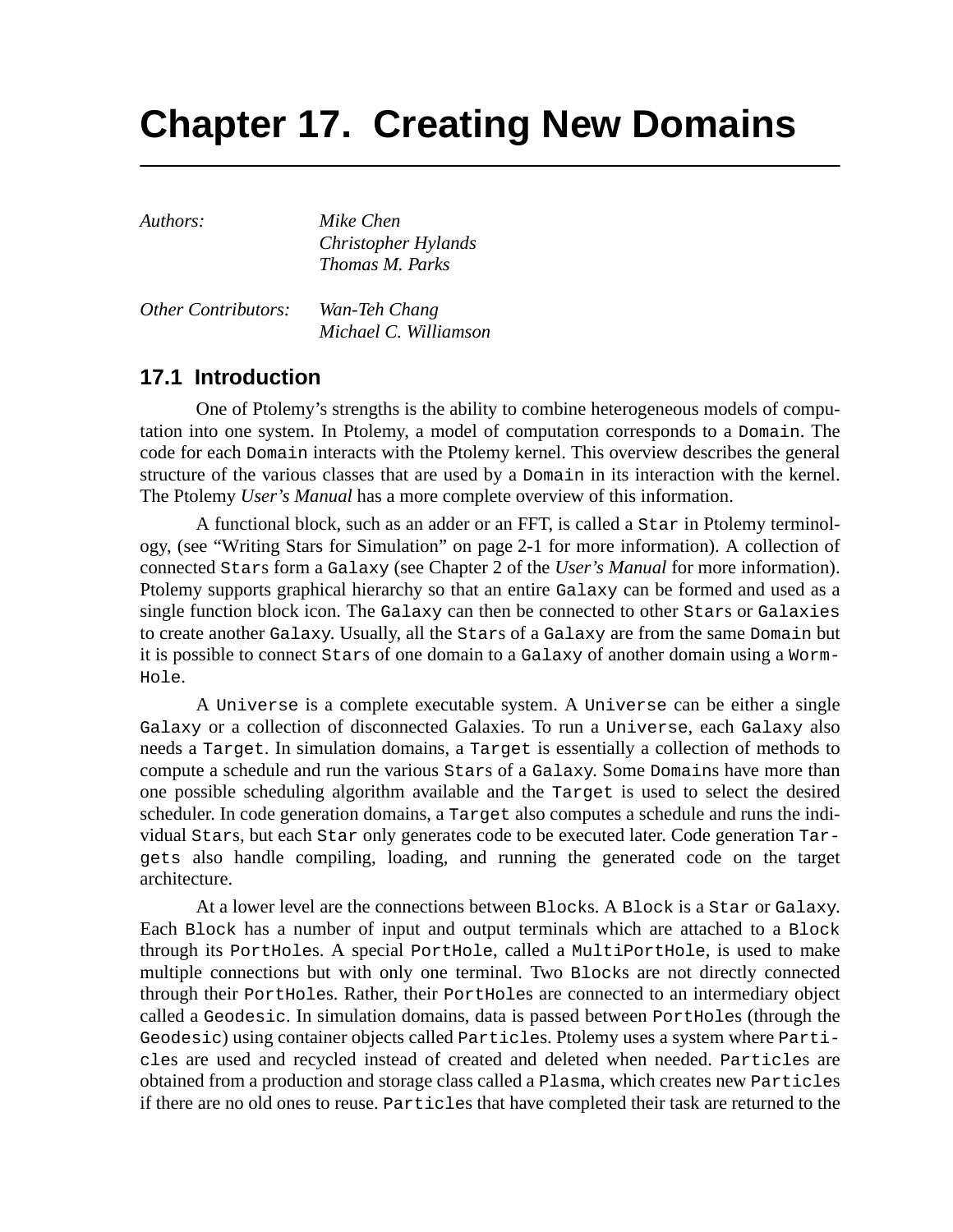Plasma, which may reissue them at a later request. Graphically, the Star to Star connection is depicted below:



**FIGURE 17-1:** Block objects in Ptolemy can send and receive data encapsulated in Particles through Portholes. Buffering and transport is handled by the Geodesic and garbage collection by the Plasma. Some methods are shown.

The classes defined above provide most of the functionality necessary for a working domain. One additional class needed by all domains is a Scheduler to compute the order of execution of the Stars in the Galaxy.

Therefore, creating a new Ptolemy simulation domain will typically involve writing new classes for Stars, PortHoles, WormHoles, Targets, and Schedulers.

Creating a new domain is a fairly involved process, and not to be done lightly. The first thing that many users want to do when they see Ptolemy is create a new domain. However, it is often the case that the functionality they need is already in either the SDF or DE domains, or they can merely add a Target or Scheduler rather than an entire domain.

## **17.2 A closer look at the various classes**

A simulation Domain can use the various classes mentioned above as they exist in the Ptolemy kernel or it can redefine them as needed. For example, in the SDF domain, the classes SDFStar, SDFPortHole, SDFScheduler, SDFDomain, SDFTarget, and SDFWormhole have all been defined. Most of those classes inherit much of their functionality from the corresponding kernel classes but the Domain creator is free to make major changes as well. The kernel Geodesic, Plasma, and Particle classes are used without modification, but other domains such as the CG domain have derived a subclass from Geodesic. The Domain creator needs to decide whether or not existing Ptolemy classes can be used without change, therefore it is a good idea to understand what functionality the kernel classes provide.

The following is a brief description of the various classes that either need to be defined or are used by a Domain. Note that we only provide a functional description of some of the major methods of each class and not a complete description of all methods.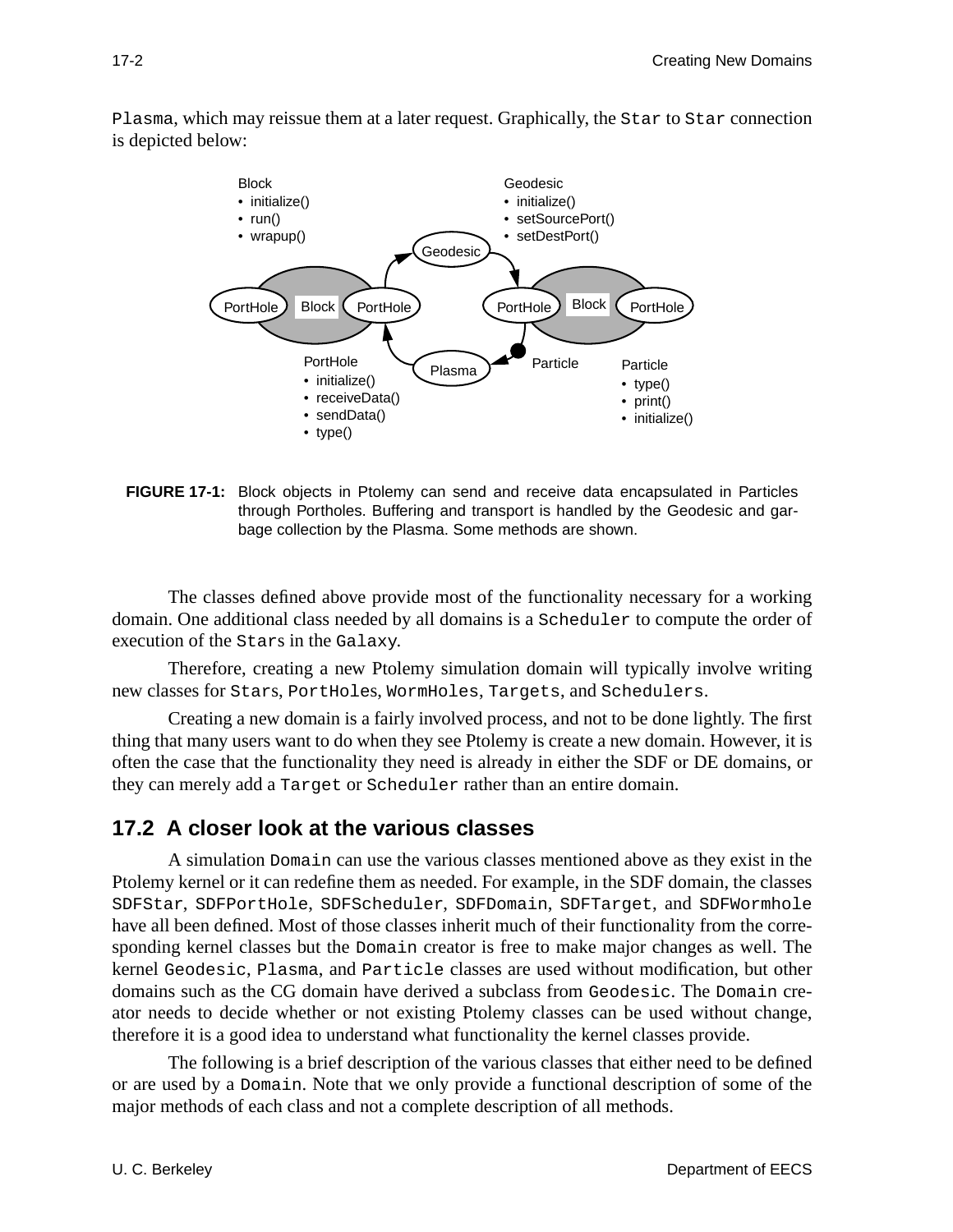# **17.2.1 Target**

A Target is an object that manages the execution of the Stars in a Domain. Major methods:

| run()                        | Called to execute a schedule.                                                                                                                                                                            |
|------------------------------|----------------------------------------------------------------------------------------------------------------------------------------------------------------------------------------------------------|
| wrapup()                     | Called at the end of an execution to clean up.                                                                                                                                                           |
| setup()                      | Called by initialize() (which is inherited from the Block<br>class, which is a common base class for many of Ptolemy's<br>classes). Sets each star to point to this Target and sets up the<br>Scheduler. |
| Major objects contained are: |                                                                                                                                                                                                          |
| gal                          | A pointer to the Galaxy being executed.                                                                                                                                                                  |

sched A pointer to the Scheduler that is being used.

For further information about Targets, see some of the existing domains.

## **17.2.2 Domain**

Declares the type of various components of the Domain, like which type of Worm-Hole, PortHole, Star, etc. is used by the Domain.

#### Major methods:

| newWorm() | Create a WormHole of the appropriate type for this Domain.                                                                                                                       |
|-----------|----------------------------------------------------------------------------------------------------------------------------------------------------------------------------------|
| newFrom() | Create an Event Horizon (an object that is used to interface to<br>other Domains, used with WormHoles) that translates data<br>from a Universal format to a Domain specific one. |
| newTo()   | Create an Event Horizon that translates data from a Domain<br>specific format to a Universal one.                                                                                |
| newNode() | Returns a Geodesic of the appropriate type for this Domain.                                                                                                                      |

## **17.2.3 Star**

A Star is an object derived from class Block that implements an atomic function.

Major methods:

run() What to do to run the star.

For example, the DataFlowStar class (a parent class to many of the dataflow domain stars such as SDFStar and DDFStar) defines this function to make each input PortHole obtain Particles from the Geodesic, execute the go() method of each Star, and then have each output PortHole put its Particles into the Geodesic.

# **17.2.4 PortHole**

PortHoles are data members of Stars and are where streams of Particles enter or leave the Stars. Each PortHole always handles Particles of one type, so two connected PortHoles need to decide which data type they will use if they are not the same. There is a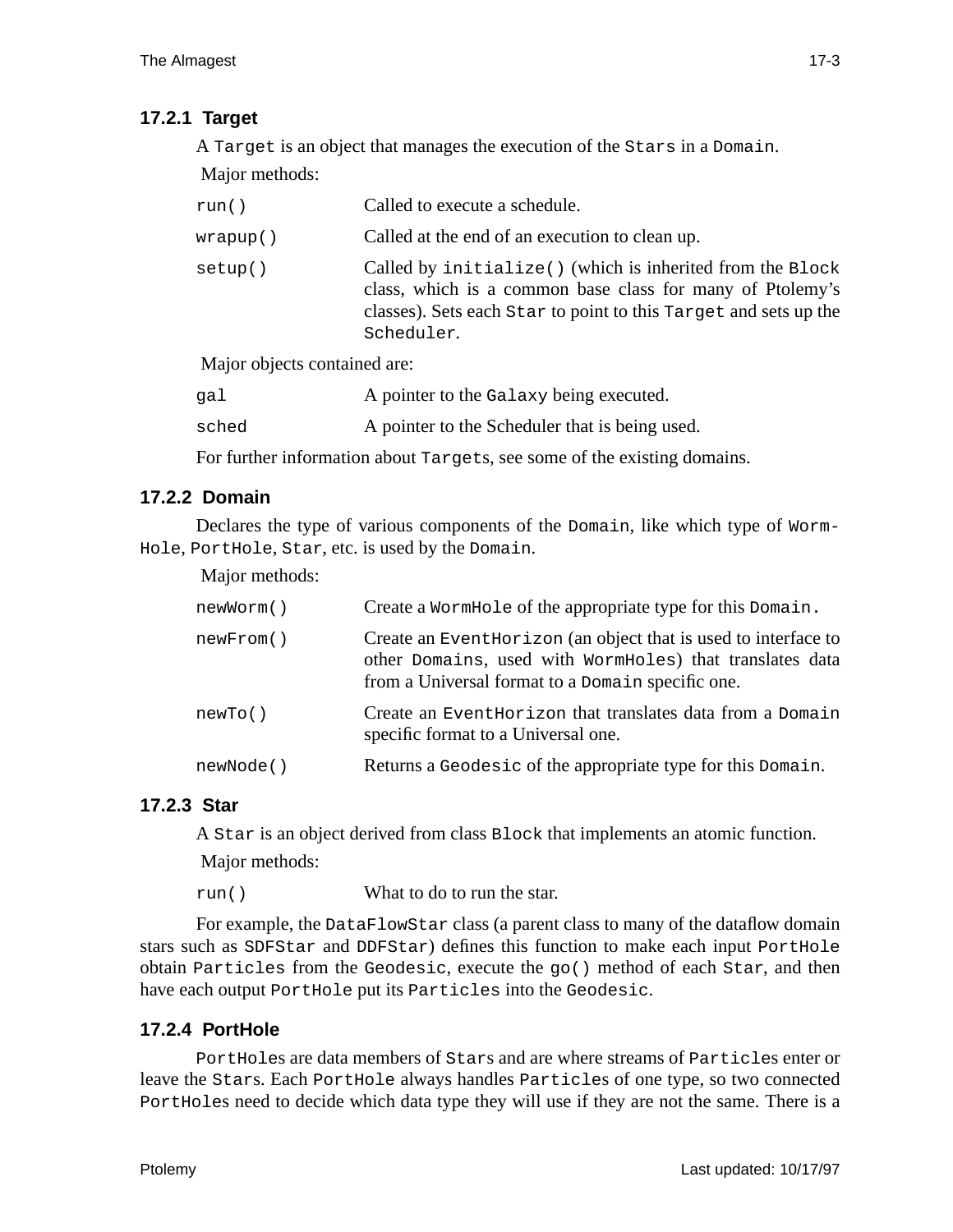base class called GenericPort which provides some basic methods that derived classes should redefine as well as some data members commonly needed by all PortHole types.

Major methods:

| isItInput()         | Return TRUE if the PortHole class is an input type.                                                                                                                                                                     |
|---------------------|-------------------------------------------------------------------------------------------------------------------------------------------------------------------------------------------------------------------------|
| isItOutput()        | Return TRUE if the Porthole class is an output type.                                                                                                                                                                    |
| isItMulti()         | Return TRUE if the PortHole class is a MultiPorthole.                                                                                                                                                                   |
| connect()           | Connect this Porthole to a Geodesic (create one if needed)<br>and tell that Geodesic to connect itself to both this PortHole<br>and the destination PortHole. Also provides the number of<br>delays on this connection. |
| initialize()        | Initialize the Porthole. In the case of output Portholes, this<br>function will usually initialize the connected Geodesic as<br>well. Resolve the type of Particles with the PortHole it is<br>connected to.            |
| receiveData()       | What to do to receive data from the Geodesic.                                                                                                                                                                           |
| sendData()          | What to do to send data to the Geodesic.                                                                                                                                                                                |
| putParticle()       | Put a particle from the buffer into the Geodesic.                                                                                                                                                                       |
| getParticle()       | Get a particle from the Geodesic and put it into the buffer.                                                                                                                                                            |
| numXfer()           | Returns numberTokens, the number of Particles trans-<br>ferred per execution.                                                                                                                                           |
| numTokens()         | Returns the number of Particles inside the Geodesic.                                                                                                                                                                    |
| numInitDelays()     | Returns the number of initial delay on the Geodesic.                                                                                                                                                                    |
| geo()               | Returns a pointer to the Geodesic this PortHole is connected<br>to.                                                                                                                                                     |
| setDelay()          | Set the delay on the Geodesic.                                                                                                                                                                                          |
| Major data members: |                                                                                                                                                                                                                         |
| myType              | Data type of particles in this porthole.                                                                                                                                                                                |
| myGeodesic          | The Geodesic that this Porthole is connected to                                                                                                                                                                         |
| myPlasma            | A pointer to the Plasma used to request new Particles.                                                                                                                                                                  |
| myBuffer            | Usually a CircularBuffer used to store incoming or outgo-<br>ing Particles.                                                                                                                                             |
| farSidePort         | The Porthole that we are connected to.                                                                                                                                                                                  |
| bufferSize          | The size of the Buffer.                                                                                                                                                                                                 |
| numberTokens        | The number of Particles consumed or generated each time<br>we access the Geodesic.                                                                                                                                      |

Note that PortHoles are generally separated into input PortHoles and output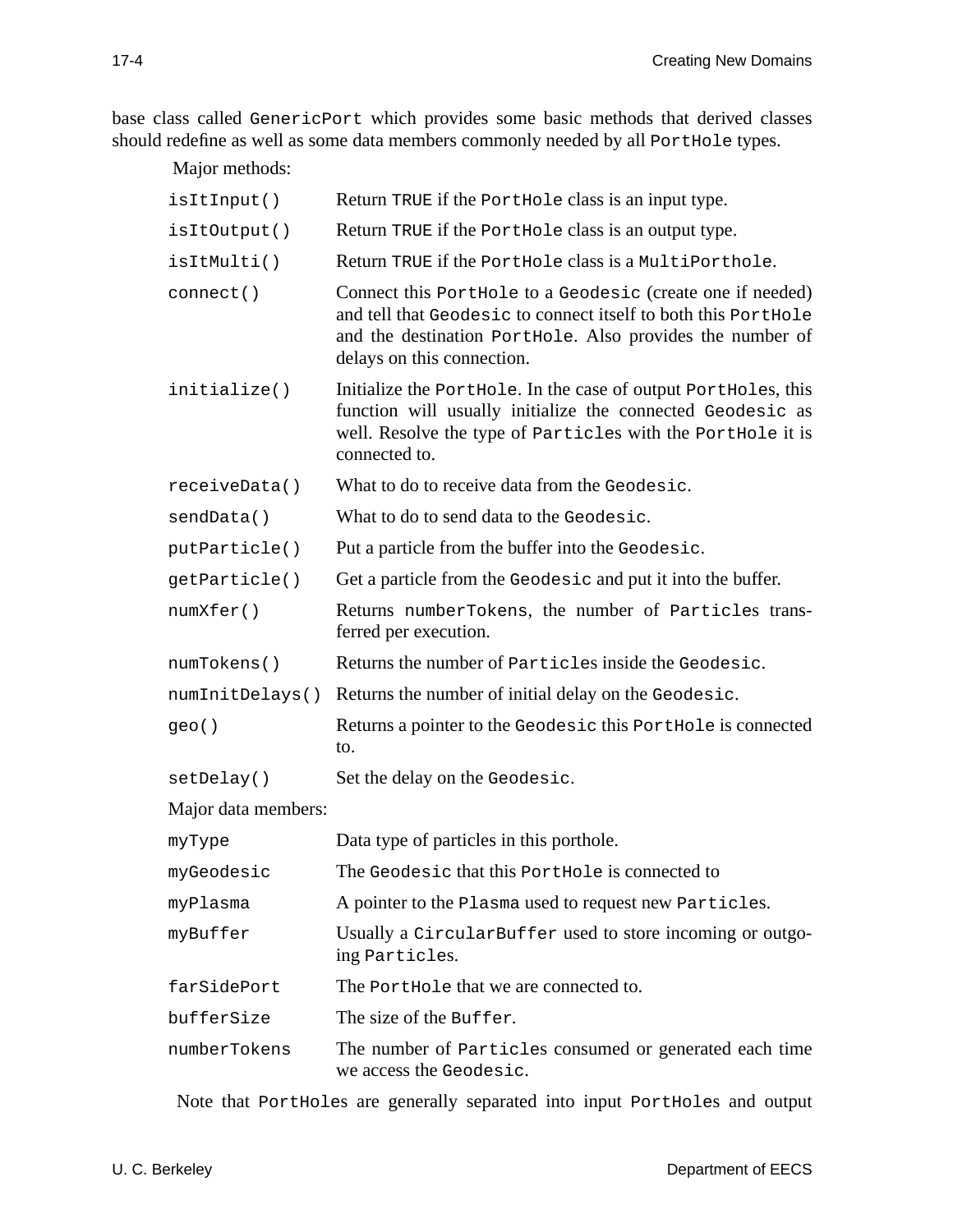PortHoles. They aren't designed to handle bidirectional traffic.

## **17.2.5 Geodesic**

Models a FIFO buffer (usually) between two PortHoles. Major methods:

| setSourcePort()                                      | Set the source Porthole and the delay on this connection. A<br>delay is usually implemented as an initial Particle in the<br>Geodesic's buffer, but this can be changed depending on the<br>desired functionality.                            |  |
|------------------------------------------------------|-----------------------------------------------------------------------------------------------------------------------------------------------------------------------------------------------------------------------------------------------|--|
| setDestPort()                                        | Set the destination PortHole.                                                                                                                                                                                                                 |  |
| disconnect()                                         | Disconnect from the given PortHole.                                                                                                                                                                                                           |  |
| setDelay()                                           | Set the number of delays on this connection.                                                                                                                                                                                                  |  |
| initialize()                                         | Initialize the buffer in this Geodesic. This means either clear it<br>or insert the number of initial Particles needed to match the<br>number of delays on this connection (these Particles are<br>taken from the source PortHoles's Plasma). |  |
| put()                                                | Put a Particle into the buffer                                                                                                                                                                                                                |  |
| get()                                                | Get a Particle from the buffer. incCount () and<br>decCount () are used by a Scheduler to simulate an execu-<br>tion.                                                                                                                         |  |
| numInit()                                            | Return the number of initial particles.                                                                                                                                                                                                       |  |
| Major data members:                                  |                                                                                                                                                                                                                                               |  |
|                                                      | originating Port A pointer to the source PortHole.                                                                                                                                                                                            |  |
|                                                      | destinationPort A pointer to the destination PortHole.                                                                                                                                                                                        |  |
| pstack                                               | The buffer, implemented as a ParticleStack.                                                                                                                                                                                                   |  |
| SZ                                                   | The number of Particles in the buffer.                                                                                                                                                                                                        |  |
| numInitialParticles<br>The number of initial delays. |                                                                                                                                                                                                                                               |  |

## **17.2.6 Plasma**

There are container object for unused Particles. There is one global instance of a Plasma for each type of Particle defined in the kernel. This class is usually only used by the Domains and not changed by the authors of new Domains.

Major methods:

| put() | Return an unused Particle to the Plasma.          |
|-------|---------------------------------------------------|
| get() | Get an unused Particle (or create one if needed). |

## **17.2.7 Particle**

The various Particle types supported by Ptolemy. Currently, the types are Float,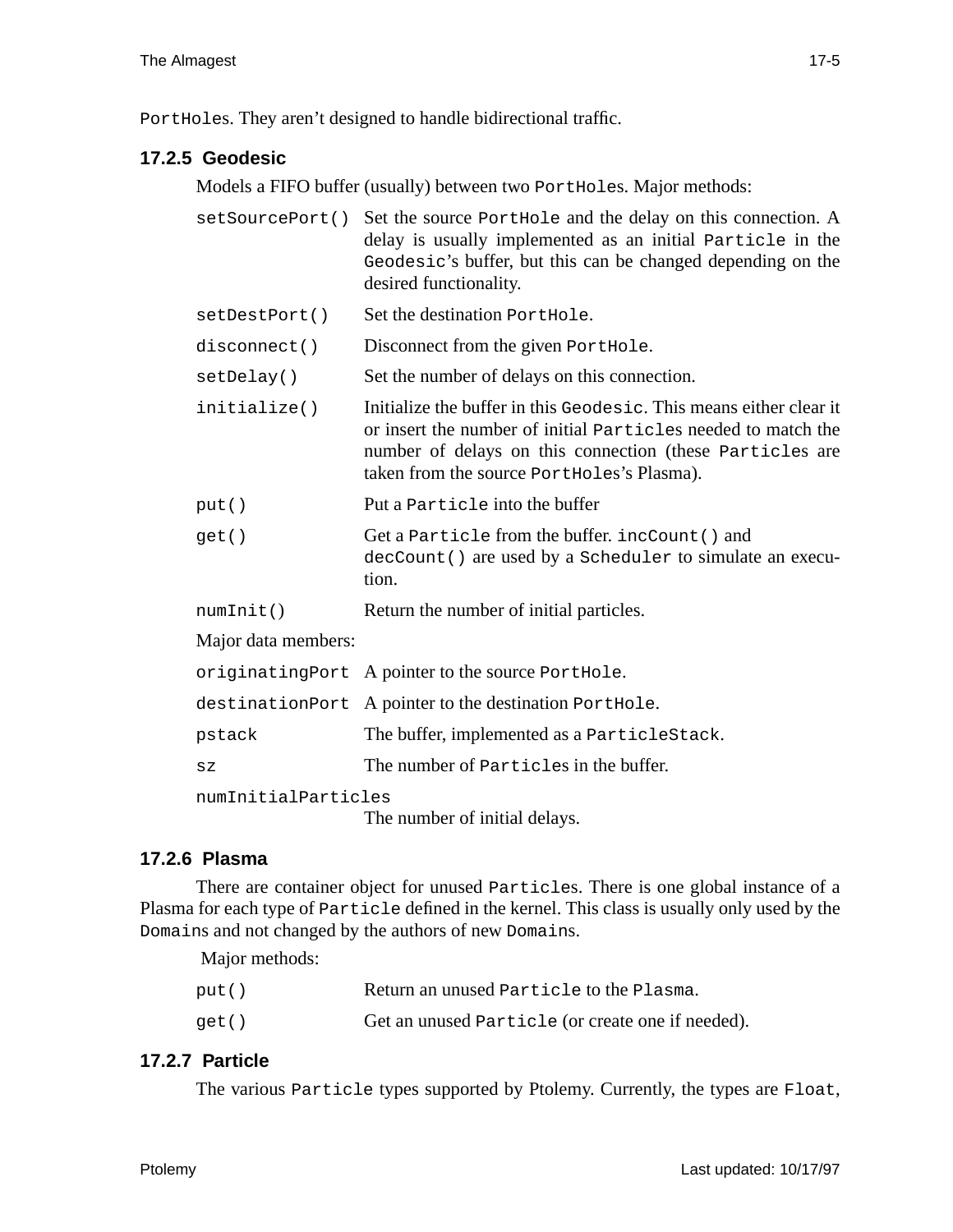Int, Complex, Fix, and Message. The Message Particle is used to carry Messages (inside Envelopes) which can be almost anything. For example, the Matrix class is transferred using Message Particles. These classes are also only used as-is by the Domains and not redefined for new domains.

## **17.2.8 Scheduler**

Sets up the execution by determining the order in which each Star of the Galaxy will fire. Execution is performed using two main methods -- setup() and run(). Schedulers can be timed or untimed, depending on the Domain's model of execution. This class will usually be different for each domain, although some domains reuse the Scheduler of another domain, if the Scheduler is appropriate for the new domain's model of computation.

Major methods:

| setup()            | Checks the Stars in the Galaxy, initializes them, and creates a<br>schedule. |
|--------------------|------------------------------------------------------------------------------|
| run()              | Run the schedule computed in setup()                                         |
| Major data members |                                                                              |
| myGalaxy           | The pointer to the Galaxy that the Scheduler is working on.                  |
| myTarget           | The pointer to the Target which is controlling the execution.                |

# **17.3 What happens when a Universe is run**

Now that you have some idea of what classes exist in the Ptolemy kernel, this section will try to explain flow of control when a Universe is run. By knowing this, you will get an idea of what additions or changes might be needed to get the functionality you desire and how the code of your new domain will fit in.

First off, a little more about the basics of Ptolemy classes. Almost every object class in Ptolemy is derived from the NamedObj class. This class simply provides support for a Name field, a longer Description field, and a pointer to a Parent Block. Also, the method initialize() is declared here to be purely virtual, so every object should have some kind of initialization function.

The Block class is derived from NamedObj and is the main base class for most actors in Ptolemy. It has I/O constructs like PortHoles and MultiPortHoles, state/parameter constructs like State, and defines execution methods such as setup(), run() and wrapup(). The Block also provides a virtual function to access an associated Scheduler.

A simulation universe is generally of type DataFlowStar. When a universe is run, the flow of control is as follows, using the SDF domain as an example:

```
PTcl::dispatcher()
     PTcl::run()
            PTcl::computeSchedule()
                  Runnable::initTarget()
                        Block::initialize()
                              SDFTarget::setup()
                                    Target::setup()
                                          SDFScheduler::setup()
```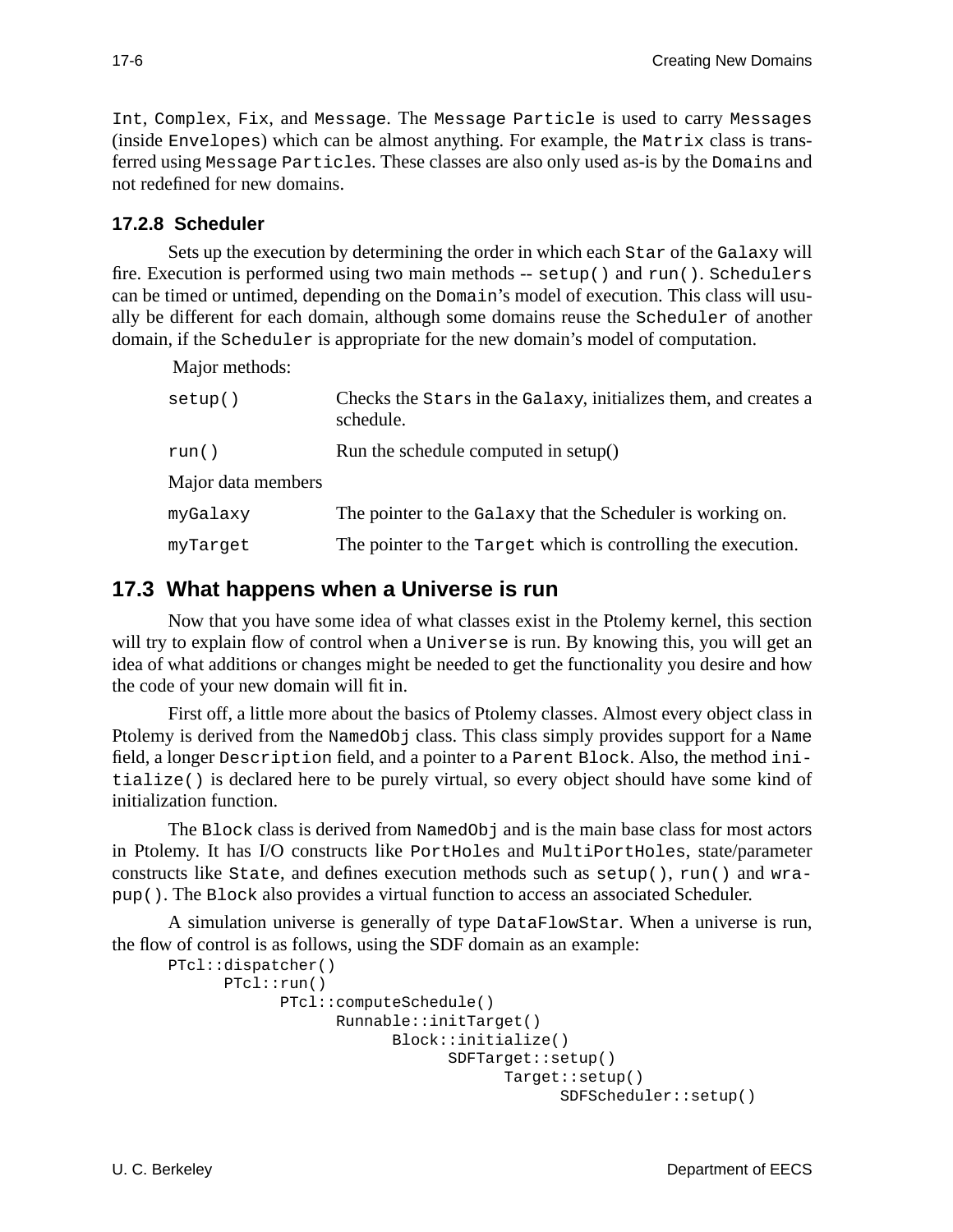Notice at this point that we have called two domain-specific methods, namely  $S$ DFTarget::setup() and  $S$ DFScheduler::setup(). The Target can have a choice of more than one Scheduler and in this case it called the default SDFScheduler. We continue here with a more detailed description of a very important function:

| SDFScheduler::setup() |                                                        |
|-----------------------|--------------------------------------------------------|
| checkConnectivity()   | // Checks that the galaxy is                           |
|                       | properly connected.                                    |
| prepareGalaxy()       | // Initializes the portHoles of each star and          |
|                       | the geodesics that connect them.                       |
| checkStars()          | // Verifies that the type of the Stars are             |
|                       | compatible with this Scheduler.<br>$\frac{1}{2}$       |
| repetitions()         | // Solves the balance equations for the                |
|                       | system and calculates how many times<br>$\frac{1}{2}$  |
|                       | // each star should be fired for                       |
|                       | one iteration (specific to dataflow).<br>$\frac{1}{2}$ |
| computeSchedule()     | // Compute the actual schedule                         |
| adjustSampleRates()   | Set the number of tokens transferred<br>$\frac{1}{2}$  |
|                       | between EventHorizons if this schedule                 |
|                       | is for a WormHole.                                     |

The order of various operations can be different for each scheduler. For example, a new domain may require that the PortHoles be initialized after the repetitions were calculated but before the schedule was computed. The domain writer may wish to define a new function prepareForScheduling() that would call the setup() function of each  $Star$ without initializing the Star's PortHoles.

```
Expanding prepareGalaxy() in more detail:
```

```
SDFScheduler:: prepareGalaxy()
qalaxy() \rightarrow initialize() // Initialize the galaxy.
 InterpGalaxy::initialize() // Causes the initialization of delays
                             // and the setup of bus widths.
  Galaxy::initSubblocks() // Calls initialize() of each star.
   DataFlowStar::initialize()// This is a general initialize.
                             // function for data flow stars.
                             // Your own Star class might
                             // redefine it. Sets the number
                             // of input Ports and clears
                             // some parameters.
    Block::initialize() // Initializes the PortHoles and States
                             // of the Block/Star. Calls the user
                             // defined setup() function of each
                             // star after the portholes and
                             // geodesics have been initialized.
     PortHole::initialize() // General PortHole initialization;
                             // again you can redefine it for a
                             // domain specific PortHole.
                             // Resolves the type of Particles
                             // to be sent. Allocates a
                             // buffer and a Plasma. Request
                             // empty Particles from the Plasma
                             // to initialize the buffer.
      Geodesic::initialize() // General Geodesic initialization,
```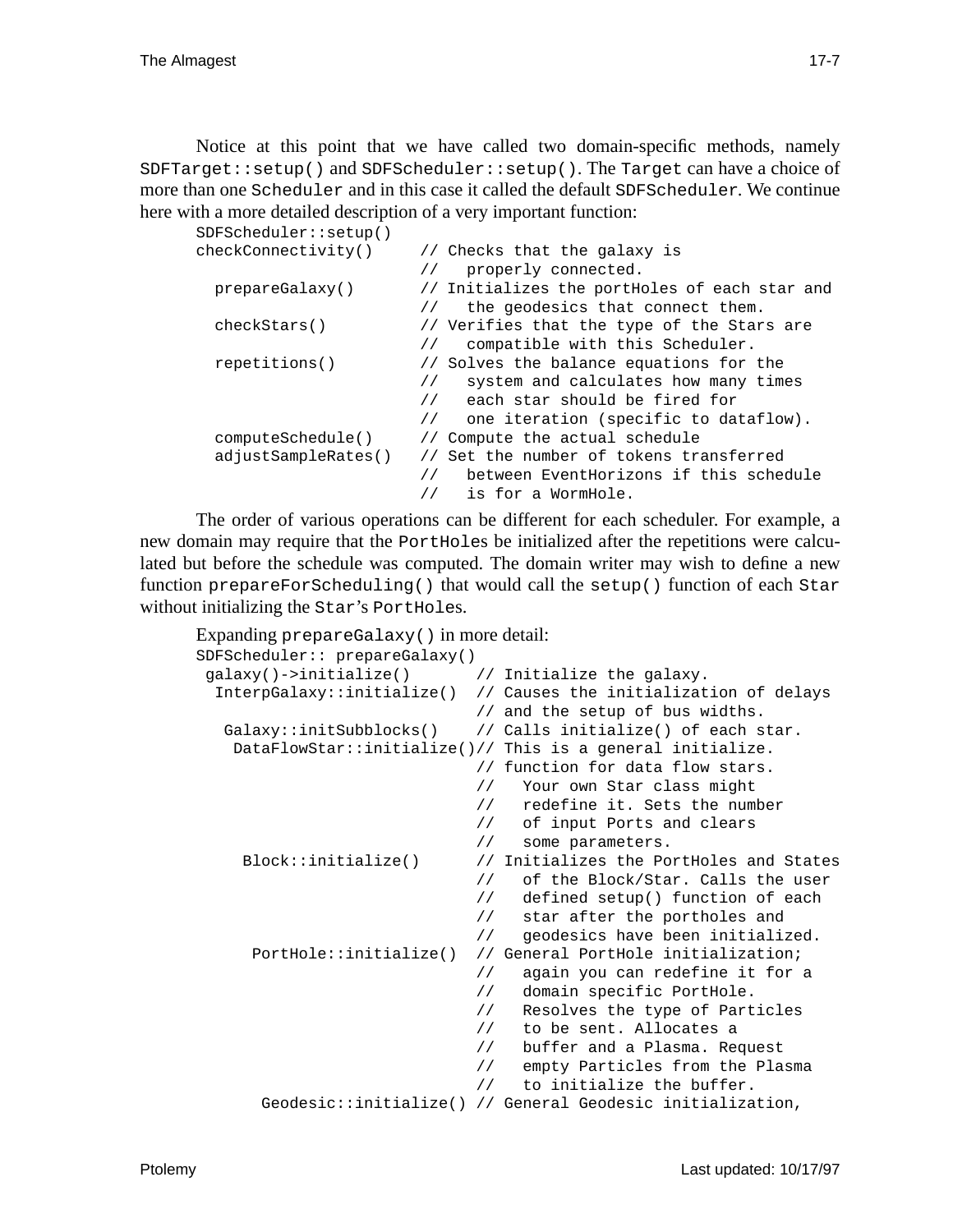// called by output PortHole only. // Clears the buffer and adds any<br>// initial Particles for delays. initial Particles for delays.

After the schedule is set up and all the actors in the Universe have been initialized, the flow of control is as follows:

```
PTcl::run()
PTcl::computeSchedule() // Described above.
 PTcl::cont()
  universe->setStopeTime() // Used to set the number of
                            // iterations to be run.
   universe->run()
    InterpUniverse::run()
     Runnable::run()
     target->run()
       sched->run()
        SDFScheduler::run() // The domain specific Scheduler's
                            // run() function.
```
Let's look at what a typical scheduler does when it runs a star.

| SDFScheduler: run()        | // Checks if there has been an error                           |
|----------------------------|----------------------------------------------------------------|
| $\frac{1}{2}$              | in the last iteration. Calls                                   |
| $\frac{1}{2}$              | runOnce() for each iteration.                                  |
| runOnce()<br>$\frac{1}{2}$ | Goes through each Star on the                                  |
| $\frac{1}{2}$              | schedule (which is a list of Stars                             |
|                            | computed by setup() ) and calls<br>$\frac{1}{2}$               |
| $\frac{1}{2}$              | $star\$ {run}().                                               |
| $star->run()$              |                                                                |
| DataFlowStar:run()         | // The SDF domain uses the general                             |
| $\frac{1}{2}$              | DataFlowStar                                                   |
| $\frac{1}{2}$              | run() function. A new Domain                                   |
| $\frac{1}{2}$              | might want to redefine this.                                   |
| Ports->receiveData()       | // Calls receiveData() for each of                             |
| $\frac{1}{2}$              | the PortHoles for this Star.                                   |
| $\frac{1}{2}$              | Output PortHoles would do nothing                              |
| $\frac{1}{2}$              | in this case but input PortHoles                               |
|                            | would get Particles from the<br>$\frac{1}{2}$                  |
| $\frac{1}{2}$              | Geodesic.                                                      |
| Star:run()                 |                                                                |
|                            | SimControl::doPreActions()// Execute pre-actions for a star.   |
| go()                       | // Call the Star specific go() function                        |
|                            | that will process the input data<br>$\frac{1}{2}$              |
| $\frac{1}{2}$              | and generate data to be put in the                             |
| $\frac{1}{2}$              | output PortHoles.                                              |
|                            | SimControl::doPostActions() // Execute post-actions for a star |
| Ports->sendData()          | // Calls sendData() for each of the                            |
| $\frac{1}{2}$              | PortHoles for this Star.                                       |
| $\frac{1}{2}$              | Input PortHoles would do nothing                               |
| $\frac{1}{2}$              | in this case but output PortHoles                              |
| $\frac{1}{2}$              | would put their Particles into                                 |
| $\frac{1}{2}$              | the Geodesic and refill their                                  |
| $\frac{1}{2}$              | buffers with empty Particles                                   |
| $\frac{1}{2}$              | from the Plasma.                                               |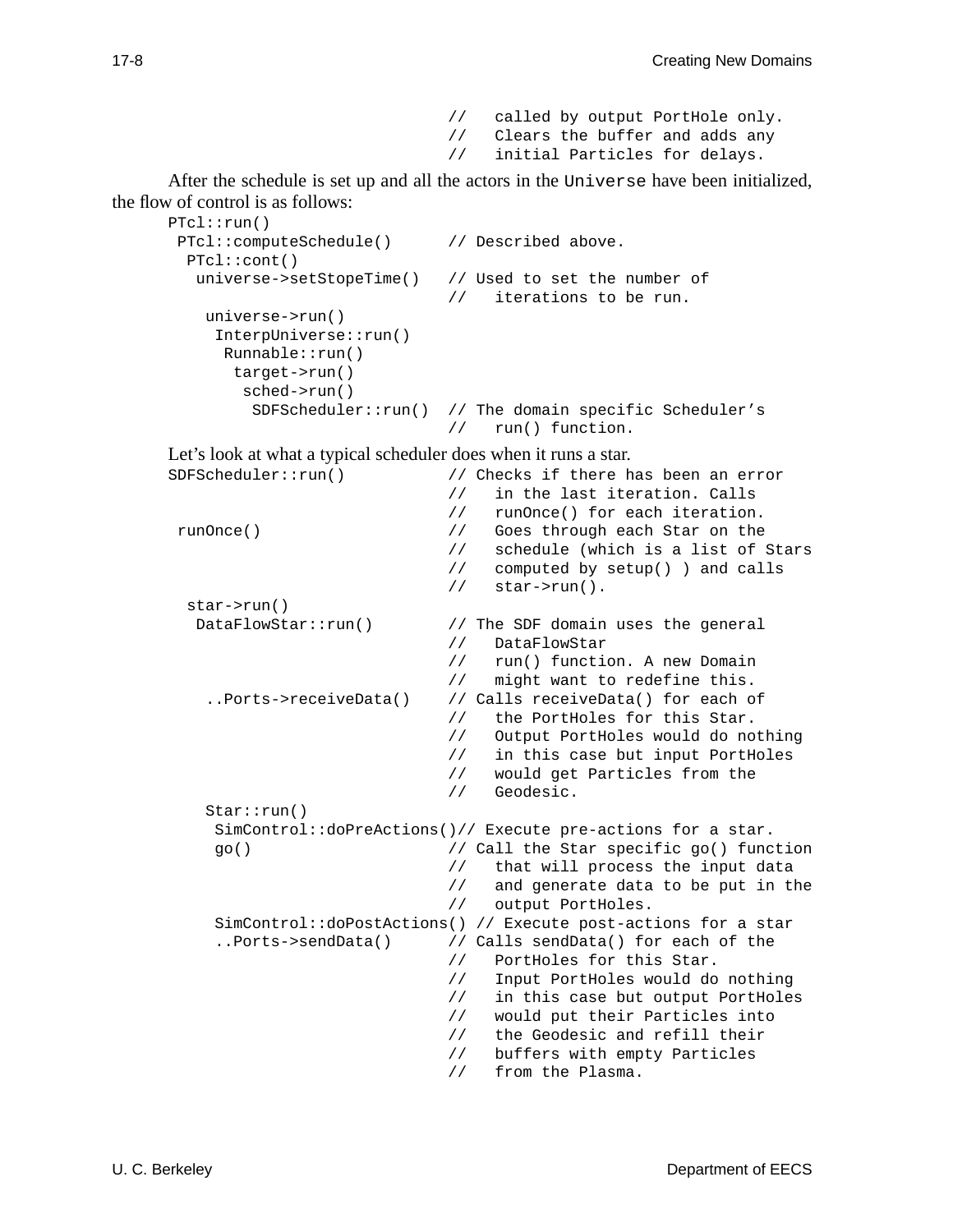# **17.4 Recipe for writing your own domain**

This section describes some of the template files we have made so that you don't have to start coding from scratch. We also discuss which classes and methods of those classes that a new domain must define.

# **17.4.1 Introduction**

The first thing to do is to think through what you want this domain to do. You should have some idea of how the your Stars will exchange data and what kind of Scheduler is needed. You should also understand the existing Ptolemy domains so that you can decide whether your domain can reuse some of the code that already exists. Also, read Chapter 1 so you understand the general classes in the Ptolemy kernel and how the domain methods interact.

# **17.4.2 Creating the files**

The mkdom script at \$PTOLEMY/bin/mkdom can be used to generate template files for a new domain. mkdom takes one argument, the name of the domain, which case insensitive, mkdom converts the what ever you pass to it as a domain name to upper and lower case internally. Here, we assume that you have set up a parallel development tree, as documented in chapter 1, or you are working in the directory tree where Ptolemy was untar'd.

1. To use mkdom, create a directory with the name of your domain in the src/ domains directory. In this example, we are creating a domain called yyy:

mkdir \$PTOLEMY/src/domains/yyy

2. cd to that directory and then run mkdom:

```
cd $PTOLEMY/src/domains/yyy
$PTOLEMY/bin/mkdom yyy
```
## **17.4.3 Required classes and methods for a new domain**

mkdom will create copies of key files in \$PTOLEMY/src/domains/yyy/kernel and a Nop star in \$PTOLEMY/src/domains/yyy/stars. The template files have various comments about which methods you need to redefine. The template files also define many function for you automatically. If you aren't clear as to how to define the methods in each class, it is best to try look at the existing Ptolemy domains as examples.

YYYDomain.cc This file will be setup for you automatically so that you shouldn't need to modify much. The various methods here return WormHoles and EventHorizons which should be defined in YYYWormhole. A node is usually a type of Geodesic that allows multiple connections, such as AutoForkNode. You can define your own YYYGeodesic or simply use the kernel's AutoForkNode if that is suitable (this is what SDF does).

YYYWormhole.{h,cc}

Various methods to interface your new domain with others must be defined if you wish to use your domain with other domains.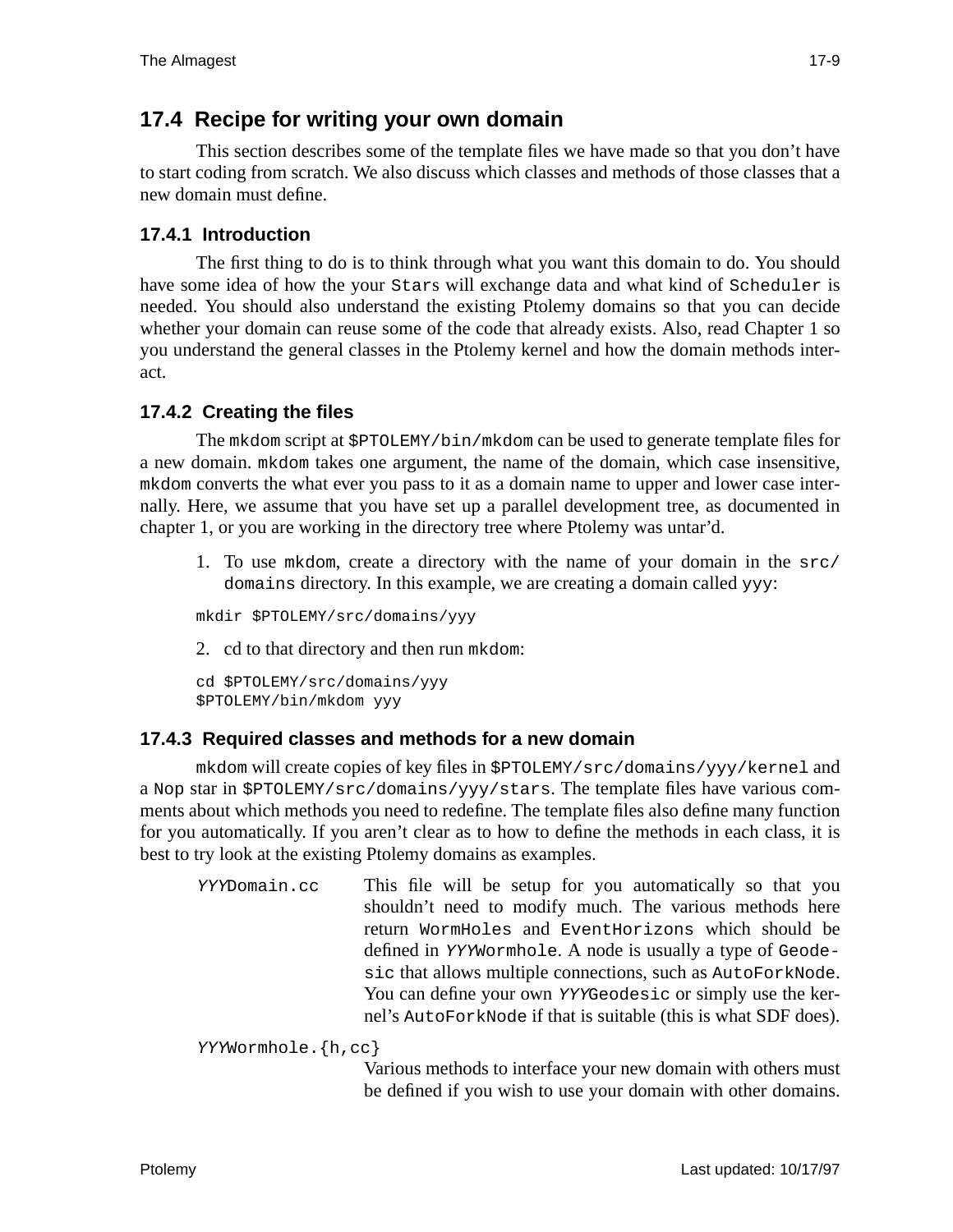However, if you don't need to mix domains, then you may skip these files. Wormholes translate different notions of time or concurrency. Since some domains are timed (like DE) and others are not (like SDF), you must be able to convert from one to another.

```
YYYGeodesic.{h,cc}
                    Currently we set the Geodesic to be the kernel's AutoForkN-
                    ode. If the kernel's Geodesic class offers all the functionality
                    you need, then this doesn't need to be changed. Otherwise try
                    looking at some of the pre-existing domains for examples.
YYYPortHole.{h,cc}
                    Define input PortHoles and output PortHoles, as well as
                    MultiPortHoles, specific to your domain. The only required
                    methods are generated for you, but you'll likely want to define
                    many more support methods. Look at the kernel PortHole,
                    DFPortHole, and SDFPortHole for examples.
YYYStar.{h,cc} Domain-specific class definition. Again, all the required meth-
                    ods have been defined but you'll want to add much more. Refer
                    to Star, DataFlowStar, and SDFStar as examples.
YYYScheduler.{h,cc}
                    This is where much of the action goes. You'll need to define the
                    function setup(), run(), and setStopTime().
```
## **17.4.4 Building an object directory tree**

Ptolemy can support multiple machine architectures from one source tree, the object files from each architecture go into  $$PTOLEMY/obj. $PTARCH$  directories. Currently, there are two ways to build the \$PTOLEMY/obj.\$PTARCH directory tree: MAKEARCH and mkPtolemyTree. To build object files for your new domain in \$PTOLEMY/obj.\$PTARCH, you will have to set up either or both of these ways. Typically, you first use MAKEARCH because it can operate on an existing Ptolemy tree, and once everything works, then you and other users run mkPtolemyTree to setup parallel development trees on the new domain.

## **MAKEARCH**

\$PTOLEMY/MAKEARCH is a /bin/csh script that creates or updates the object tree in an already existing Ptolemy tree. To add a domain to MAKEARCH, edit the file and look for a similar domain, and add appropriately. A little trial and error may be necessary, but the basic idea is simple: MAKEARCH traverses directories and creates subdirectories as it sees fit. Note that if MAKEARCH is under version control, you may need to do chmod  $a+x$  MAKEARCH when you check it back out, or it won't be executable.

Continuing with our example:

3. Edit MAKEARCH and add your domain yyy to the list of experimental domains:

```
set EXPDOMAINS=(cg56 cgc vhdlb vhdl mdsdf hof ipus yyy)
```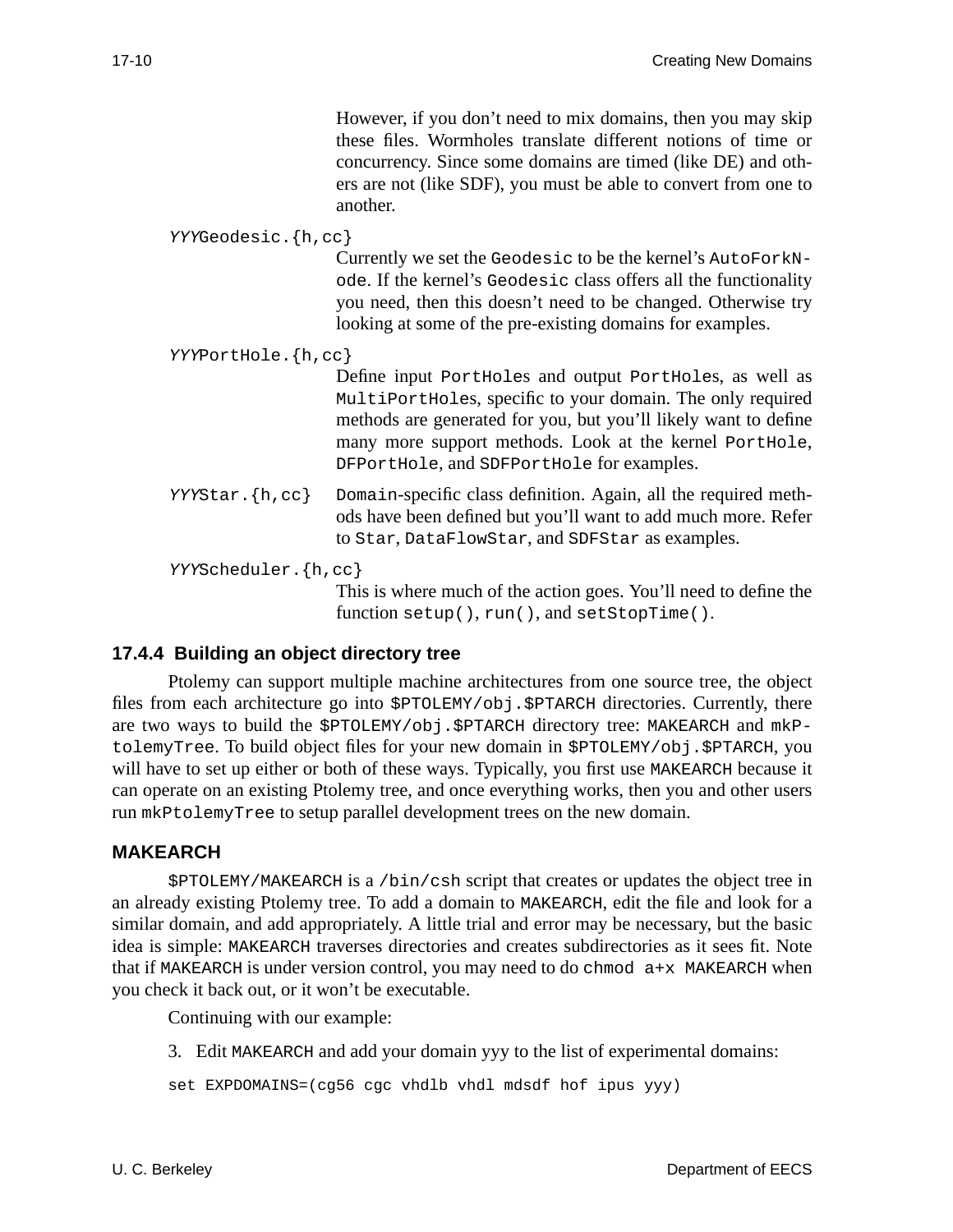This will cause a stars and kernel directory to be created in \$PTOLEMY/ obj.\$PTARCH/domains/yyy when MAKEARCH is run.

4. Run MAKEARCH:

```
cd $PTOLEMY; csh -f MAKEARCH
```
If you get a message like:

```
cxh@watson 181% csh -f MAKEARCH
making directory /users/ptolemy/obj.sol2/domains/yyy
mkdir: Failed to make directory "yyy"; Permission denied
yyy: No such file or directory
```
The you may need to remove your  $obj$ . \$PTARCH tree, as MAKEARCH has probably traversed down a parallel tree created by mkPtolemyTree and come up in a directory that you do not own.

#### **mkPtolemyTree**

\$PTOLEMY/bin/mkPtolemyTree is a tclsh script that creates a new parallel Ptolemy tree. Note that  $m$ kPtolemyTree cannot be run in an already existing Ptolemy development tree. The file \$PTOLEMY/mk/stars.mk controls what directories mkPtolemyTree creates, you need not actually edit the mkPtolemyTree script. To create pigiRpc binaries with your new domain in it, you will need to modify stars.mk, so adding support for  $mkP$ tolemyTree is fairly trivial.

#### **\$PTOLEMY/mk/stars.mk**

Follow the style for domain addition that you see in this file for the other domains. A few things to keep in mind:

- You should list the new domain before any other domain library that the new domain depends on.
- You should make sure to define the make variables to pull in other domain libraries as necessary. You may need MDSDF=1 definition for example.
- mkPtolemyTree uses the CUSTOM\_DIRS makefile variable to determine what directories to create, so be sure to add your directories here.

Continuing with our example of adding the yyy domain:

5. Edit \$PTOLEMY/mk/stars.mk and add your entry:

```
YYYDIR = $(CROOT)/src/domains/cg56
ifdef YYY
      CUSTOM_DIRS += $(YYYDIR)/kernel $(YYYDIR)/stars
      # Have to create this eventually
      PALETTES += PTOLEMY/src/domains/yyy/icons/main.pal
      STARS += $(LIBDIR)/yyystars.o
      LIBS += -lyyystars -lyyy
      LIBFILES += \frac{2}{3}(LIBDIR)/libyyystars.$(LIBSUFFIX) \
            $(LIBDIR)/libyyy.$(LIBSUFFIX)
endif
```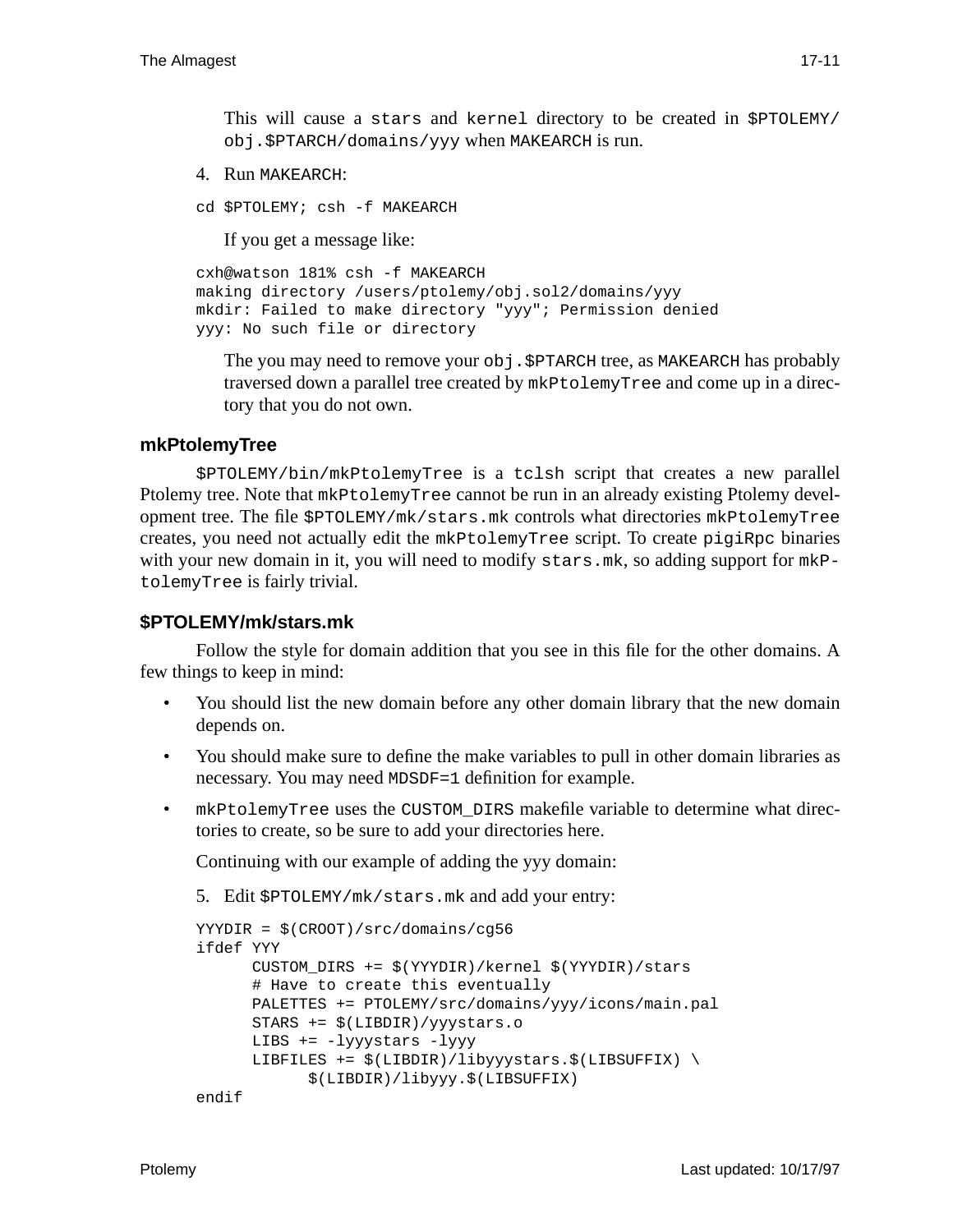#### **\$PTOLEMY/mk/ptbin.mk**

In \$PTOLEMY/mk/ptbin.mk, add your domain to the FULL definition. This causes your domain to be built in whenever a full pigiRpc binary is created.

## **Building a pigiRpc**

6. To build a pigiRpc with your domain, first build and install your domain's kernel and star libraries:

```
cd $PTOLEMY/obj.$PTARCH/domains/yyy
make depend
make install
```
If your domain depends on other domains, you will have to build in those directories as well. You may find it easier to do cd \$PTOLEMY; make install, though this could take 3 hours. An alternative would be to create a parallel directory tree using mkPtolemyTree.

- 7. If you have not recompiled from scratch, or run mkPtolemyTree, you may also need to do:
- cd \$PTOLEMY/obj.\$PTARCH/pigilib; make ptkRegisterCmds.o
- 8. Then build your pigiRpc. You can either build a full pigiRpc with all of the domains, or you can create a override.mk in \$PTOLEMY/obj.\$PTARCH/ pigiRpc which will pull in only the domains you want.

\$PTOLEMY/obj.\$PTARCH/pigiRpc/override.mk could contain:

```
YYY=1
DEFAULT_DOMAIN=YYY
USERFLAGS=
VERSION_DESC="YYY Domain Only"
```
To build your binary, do:

```
cd $PTOLEMY/obj.$PTARCH/pigiRpc; make
```
If you don't have all the libraries built, you may get an error message:

make: \*\*\* No rule to make target `../../lib.sol2/libcg56dspstars.so', needed by `pigiRpc'. Stop.

The workaround is to do:

```
cd $PTOLEMY/obj.$PTARCH/pigiRpc; make PIGI=pigiRpc
```
- 9. See "Creating a pigiRpc that includes your own stars" on page 1-7 for details on how to use your new pigiRpc binary.
- 10. To verify that your new domain has been installed, start pigi with the -console option:
- cd \$PTOLEMY; pigi -rpc \$PTOLEMY/obj.\$PTARCH/pigiRpc/pigiRpc -console